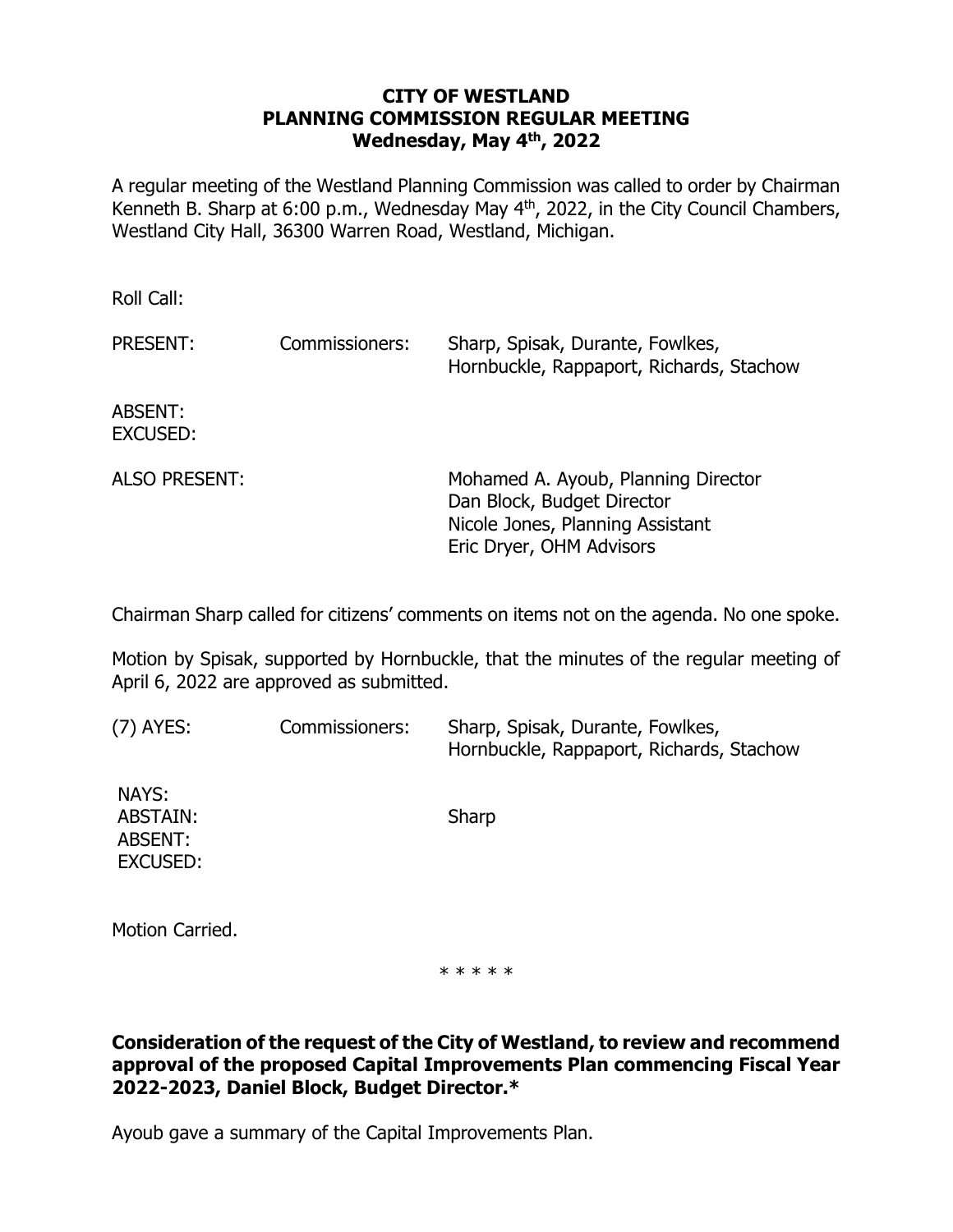Dan Block, City of Westland Budget Director, was present to answer any questions.

Chairman Sharp opened the meeting to the public.

No one spoke.

Chairman Sharp opened it up to the Commission.

Motion made by Spisak and supported by Fowlkes.

That this petition be forwarded to City Council with a recommendation for approval.

(8) AYES: Commissioners: Sharp, Spisak, Durante, Fowlkes, Hornbuckle, Rappaport, Richards, Stachow

NAYS: ABSTAIN: ABSENT: EXCUSED:

Motion Carried

#### \* \* \* \* \*

#### **Consideration of the request of the City of Westland, to review and recommend adoption of the proposed 2021 Pedestrian & Bicycle Safety Action Plan titled the Walk & Roll Plan, Mohamed Ayoub, City Planner.\***

Ayoub gave a summary of the Walk and Roll Plan before introducing Eric Dryer.

Eric Dryer, Senior Planner from OHM Advisors, was present and gave a detailed overview of the plan.

Chairman Sharp opened the meeting to the public.

No one spoke.

Chairman Sharp opened it up to the Commission.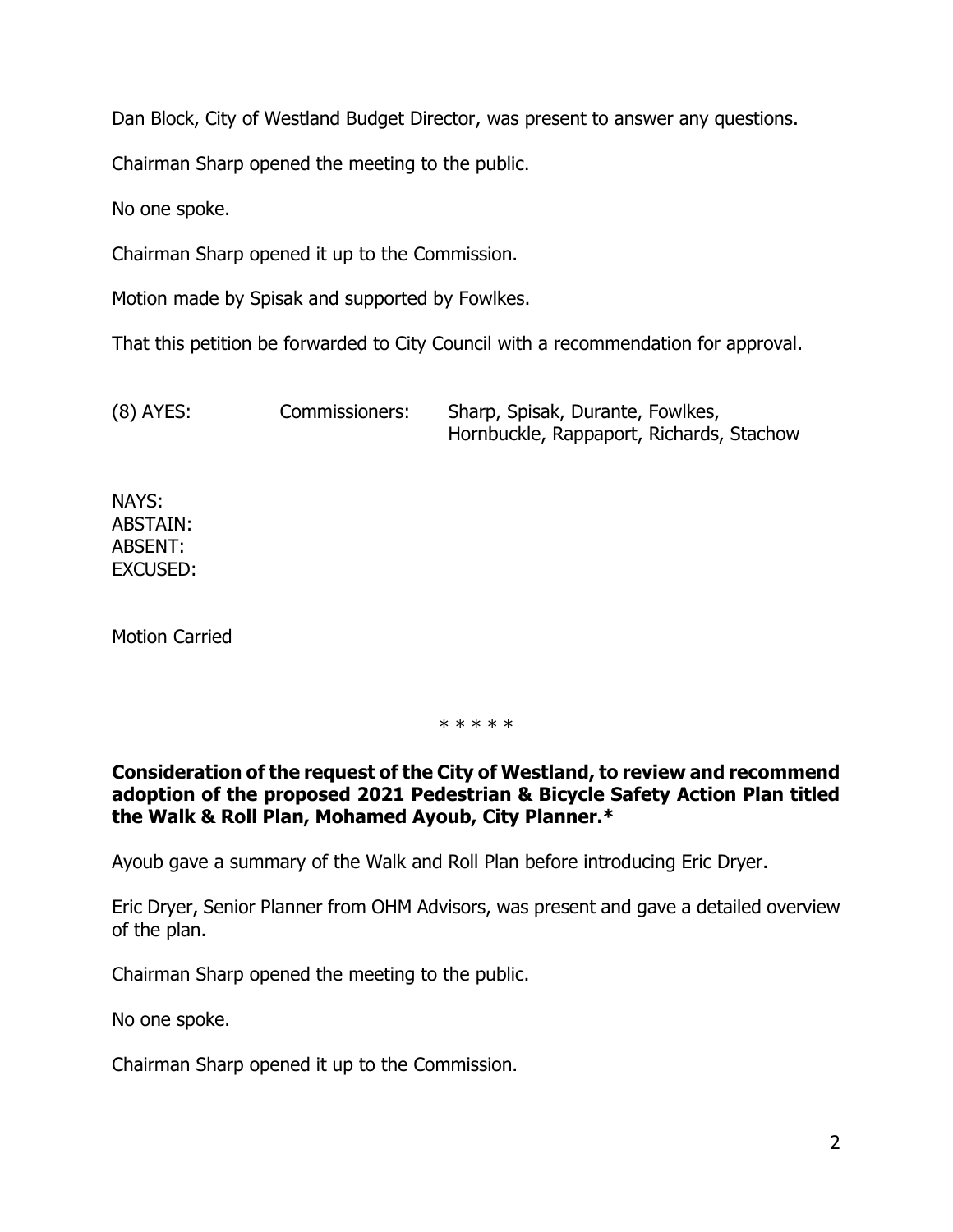Stachow wanted to mention that she has attended several of the Walk and Roll study sessions and she commended Eric Dryer on his approach with the City and the residents.

Rappaport mentioned that during the study sessions some colleagues expressed some concern about how much we'd be spending as a City on the plan and how much use the city would get out of it, he asked if there was any polling of the citizenry to see if this is something that the citizens would use and want to have in the city.

Dryer answered yes, they did have survey work done in 2017 and 2021, and they found there to be quite the desire and demand for the plan, which is about providing transportation options to as many people as possible.

Rappaport inquired about a connection to Hines Drive.

Dryer confirmed that yes they plan to connect to the Hines Drive trail due to that being the main attraction for biking and walking and giving people a safe connection for that.

Rappaport mentioned the safe connection is his concern, and he wanted to confirm that there is a plan in place to make that connection safely.

Dryer answered yes, and part of that would include a safe crossing to Warren from the south side of Wildwood.

Motion made by Rappaport and supported by Richards.

To make a recommendation that this petition be forwarded to City Council with a recommendation for approval.

| $(8)$ AYES: | Commissioners: | Sharp, Spisak, Durante, Fowlkes,         |
|-------------|----------------|------------------------------------------|
|             |                | Hornbuckle, Rappaport, Richards, Stachow |

NAYS: ABSTAIN: ABSENT: EXCUSED:

Motion Carried

\* \* \* \* \*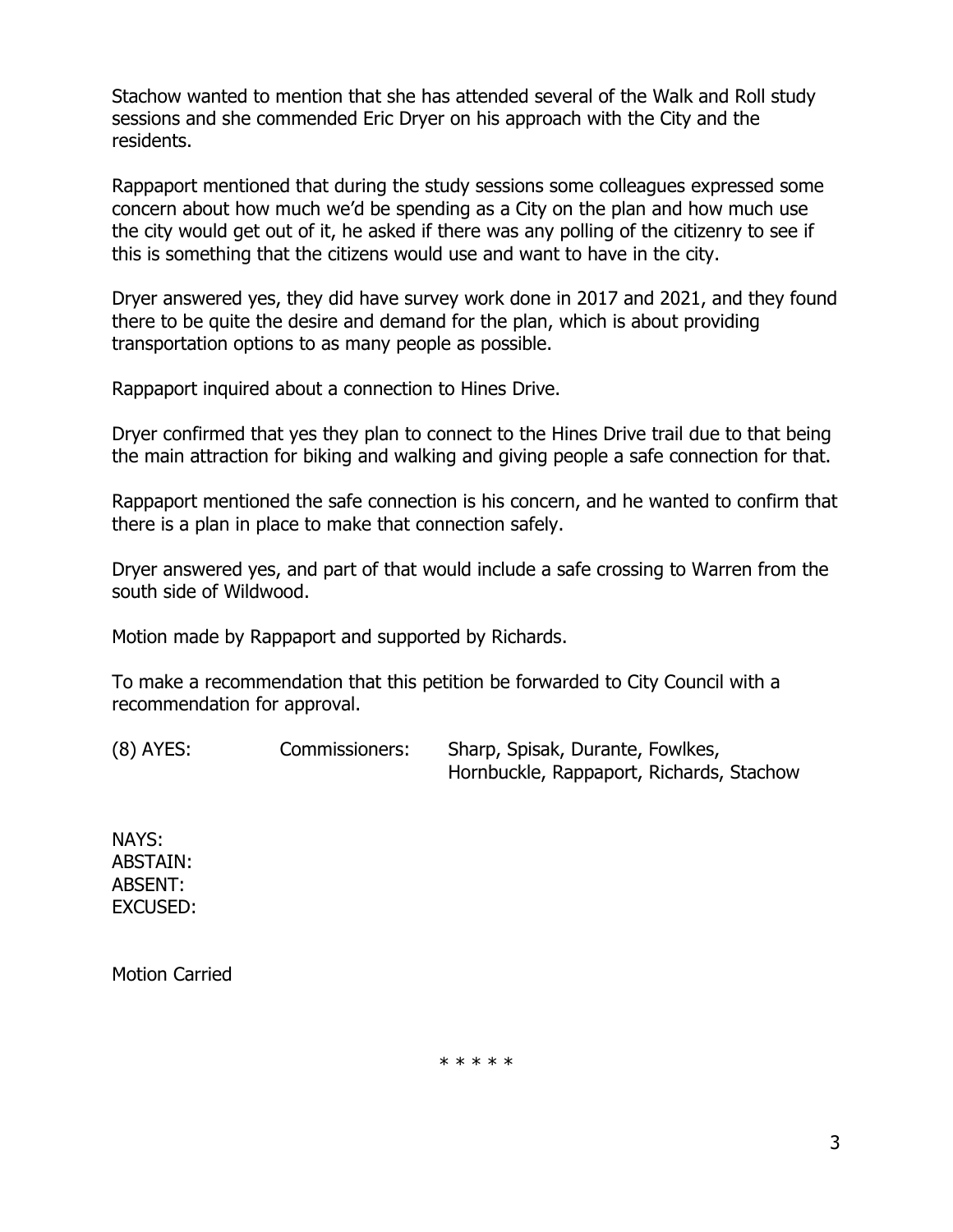# **Case #2257, Proposed Land Division, Parcel 052-99-0023-707, North side of Cherry Hill, West of Newburgh, Westland Campus, LLC/David Jankowski.**

Mr. Ayoub summarized his staff report dated Wednesday May 4, 2022. The subject property is zoned I-1, Light Industrial and is currently vacant containing a substantial number of mature trees. The petitioner is seeking approval to split the existing property into two separate parcels.

Chairman Sharp asked if the petitioner is present.

Petitioner Robert Zora, an attorney on behalf of Westland Campus, the property owner, was present.

Chairman Sharp opened the meeting to the public.

No one spoke.

Chairman Sharp opened it up to the Commission.

Rappaport asked the petitioner if there was any chance of any land locks for these parcels.

Petitioner confirmed there will be no land locked parcels as they intend as having it work as one fluid property.

Durante inquired as to what the larger parcel will be used for.

Petitioner answered the larger parcel will be used for the marijuana grow facility which has been licensed by the City Council.

Durante inquired about the Hush Haunted Forest.

Ayoub explained that the haunted forest was requested to be removed by the City a number of years ago and it was removed.

Motion made by Spisak and supported by Durante.

To make a recommendation that this petition be forwarded to City Council with a recommendation for approval.

(8) AYES: Commissioners: Sharp, Spisak, Durante, Fowlkes, Hornbuckle, Rappaport, Richards, Stachow

NAYS: ABSTAIN: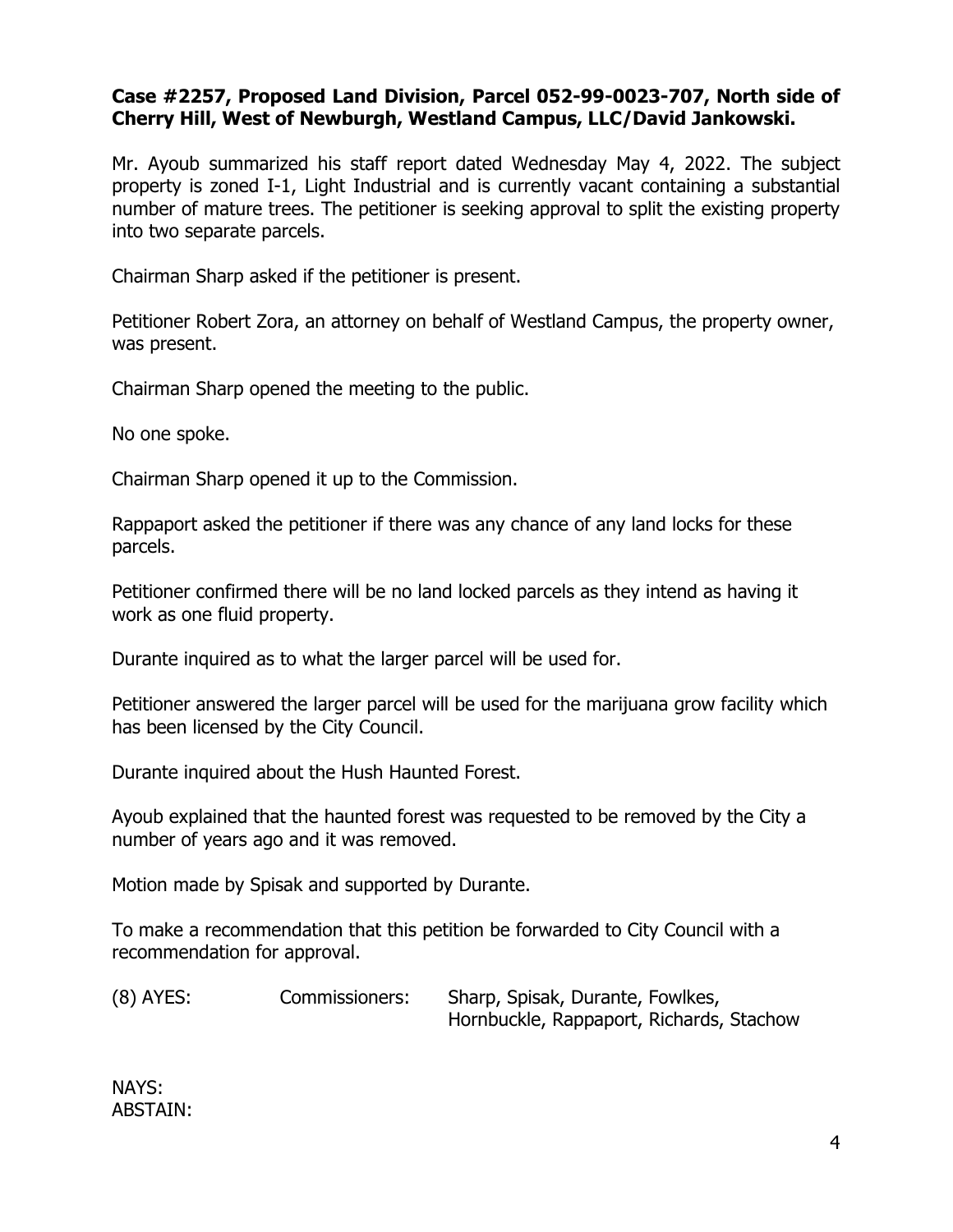Motion Carried

\* \* \* \* \*

# **Case #2196G, Proposed Land Division, Parcel 049-05-0981-301, Southwest corner of Ford Road & Newburgh, Mark Derr.**

Mr. Ayoub summarized his staff report dated Wednesday May 4, 2022. The subject property is located at the southwest corner of Newburgh and Ford Road and is zoned PUD. The property is currently vacant. On March 21, 2022, the City Council granted approval for a proposed land division that split the property into two parcels to accommodate the Dairy Queen and Tommy's Car Wash developments. The City Council also approved the site plan for the Dairy Queen Drive-through Restaurant at this meeting. The petitioner is now requesting to split off 43 feet of the western portion of the property to sell to the adjacent land owner who will combine the resulting property with his lot for a future development. The approved site plan will not result in any deficiencies or nonconformities as a result of this lot split.

Chairman Sharp asked if the petitioner is present.

Petitioner Mark Derr representing Dairy Queen was present and explained that this was excess property that they did not utilize in their site plan when they purchased the property.

Chairman Sharp opened the meeting to the public.

No one spoke.

Chairman Sharp opened the meeting to the Commission.

Rappaport wanted to verify what was planned for the additional property.

Petitioner explained that originally they had only wanted to purchase an acre, but through negotiation they had to buy an acre and a half which resulted in the additional property, which can potentially benefit our neighbor to the west and that is how they came to this agreement to sell it.

Rappaport wanted to make sure this  $\frac{1}{2}$  acre was not going to be left unattended and overgrown.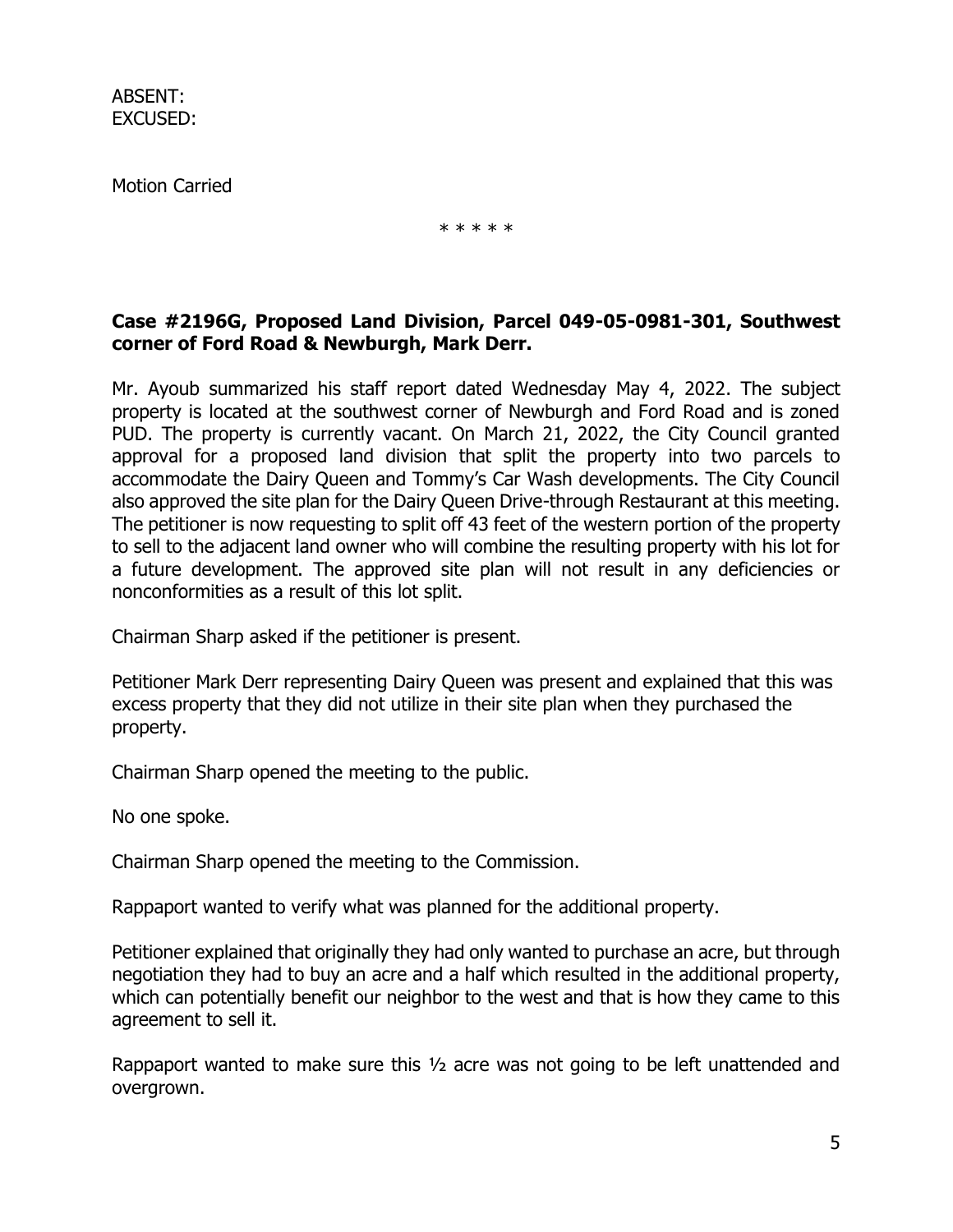Petitioner explained that this ½ acre will be merged to the property to the west which is going to be re-developed in the near future, which gives them 43 feet of road frontage onto Ford Road which they would not have had to develop.

Motion made by Stachow and supported by Hornbuckle.

To make a recommendation that this petition be forwarded to City Council with a recommendation for approval.

(8) AYES: Commissioners: Sharp, Spisak, Durante, Fowlkes, Hornbuckle, Rappaport, Richards, Stachow

NAYS: ABSTAIN: ABSENT: EXCUSED:

Motion Carried

\* \* \* \* \*

# **Case #1690R, Site Plan Approval for Proposed Building Addition and Pickup Window for existing Texas Roadhouse Restaurant, 36750 Ford Rd., North Side of Ford Road, East of Newburgh Road, Tami Thompson.**

Mr. Ayoub summarized his staff report dated Wednesday May 4, 2022. The subject property is approximately 2.69 Acres in area, currently zoned SPD, Special Planned Development, and is currently developed with a Texas Roadhouse Restaurant. The petitioner is requesting site plan approval to construct a 1,109 square foot addition to accommodate a carry-out area with an expanded waiting room, a pick-up window, and a larger area for coolers and freezers.

Chairman Sharp asked if the petitioner is present.

Petitioner Bob Egbert the regional construction manage for Texas Roadhouse was present.

Chairman Sharp opened the meeting to the public.

No one spoke.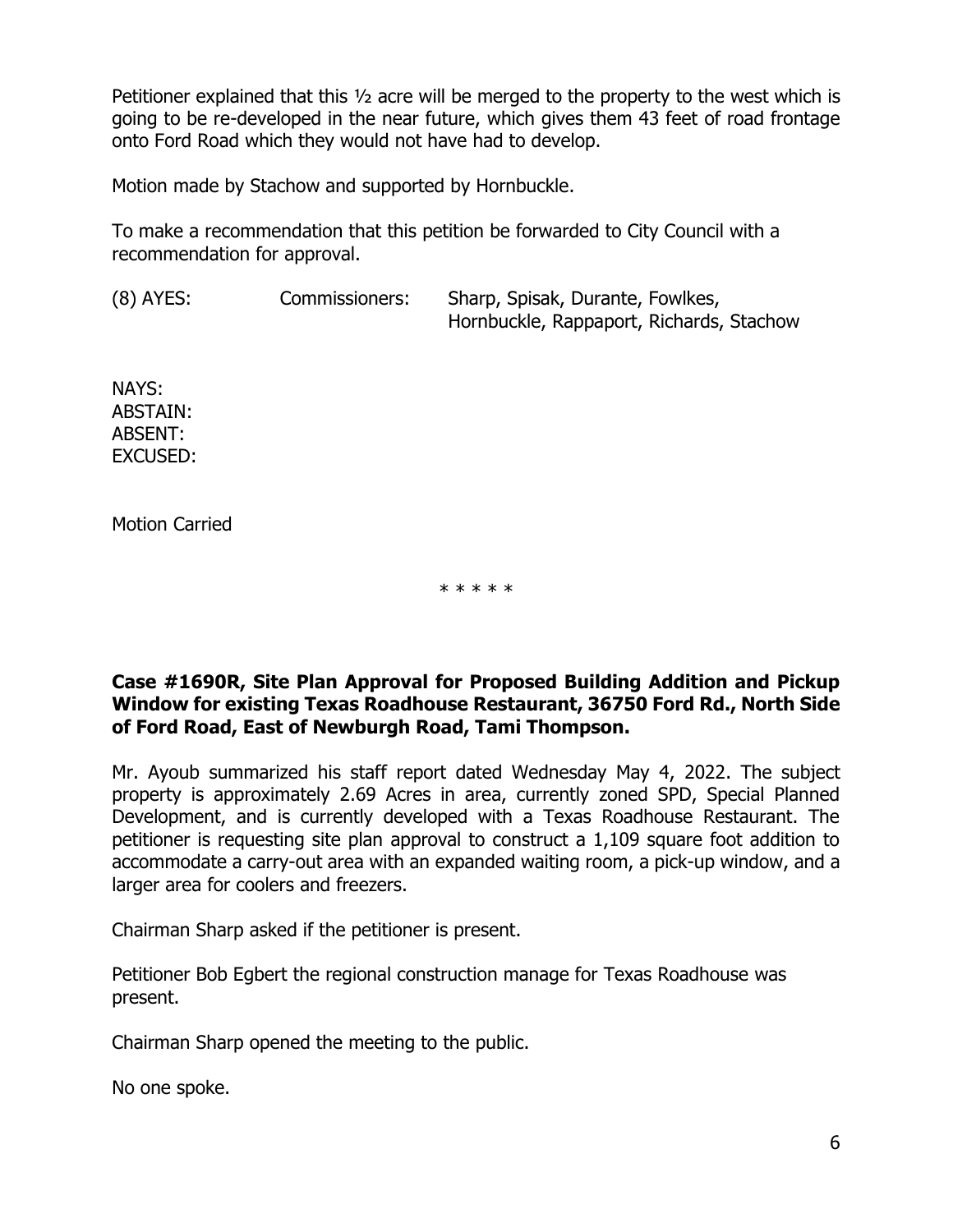Chairman Sharp opened the meeting to the Commission.

Stachow felt the addition of lighting would be beneficial to keep patrons safe and asked if the petitioner would consider additional lighting due to the heavy foot and vehicle traffic to avoid hazardous situations. She also wanted the petitioner to elaborate on the additional markings.

Petitioner explained the logistics of the pickup order, customer will park until they receive their order is read text, at that point customer will drive to the pick-up window.

Durante confirmed that it will be a drive-up window for order pick-up.

Petitioner confirmed, yes it is a drive-up window. Guests will also have the option to walk in to the restaurant to pick up their food from the to-go area if they prefer.

Rappaport wanted to commend the management and staff on the excellence of service even during the pandemic, and he inquired about the design of the pick-up window.

Petitioner explained that the goal is to make the guest experience as fast and smooth as possible.

Durante wished to express his thanks for the way in which Texas Roadhouse treats veterans.

Petitioner stated that they appreciate our veteran's service.

Motion made by Richards and supported by Rappaport.

To make a recommendation that this petition be forwarded to City Council with a recommendation for approval.

(8) AYES: Commissioners: Sharp, Spisak, Durante, Fowlkes, Hornbuckle, Rappaport, Richards, Stachow

NAYS: ABSTAIN: ABSENT: EXCUSED:

Motion Carried

\* \* \* \* \*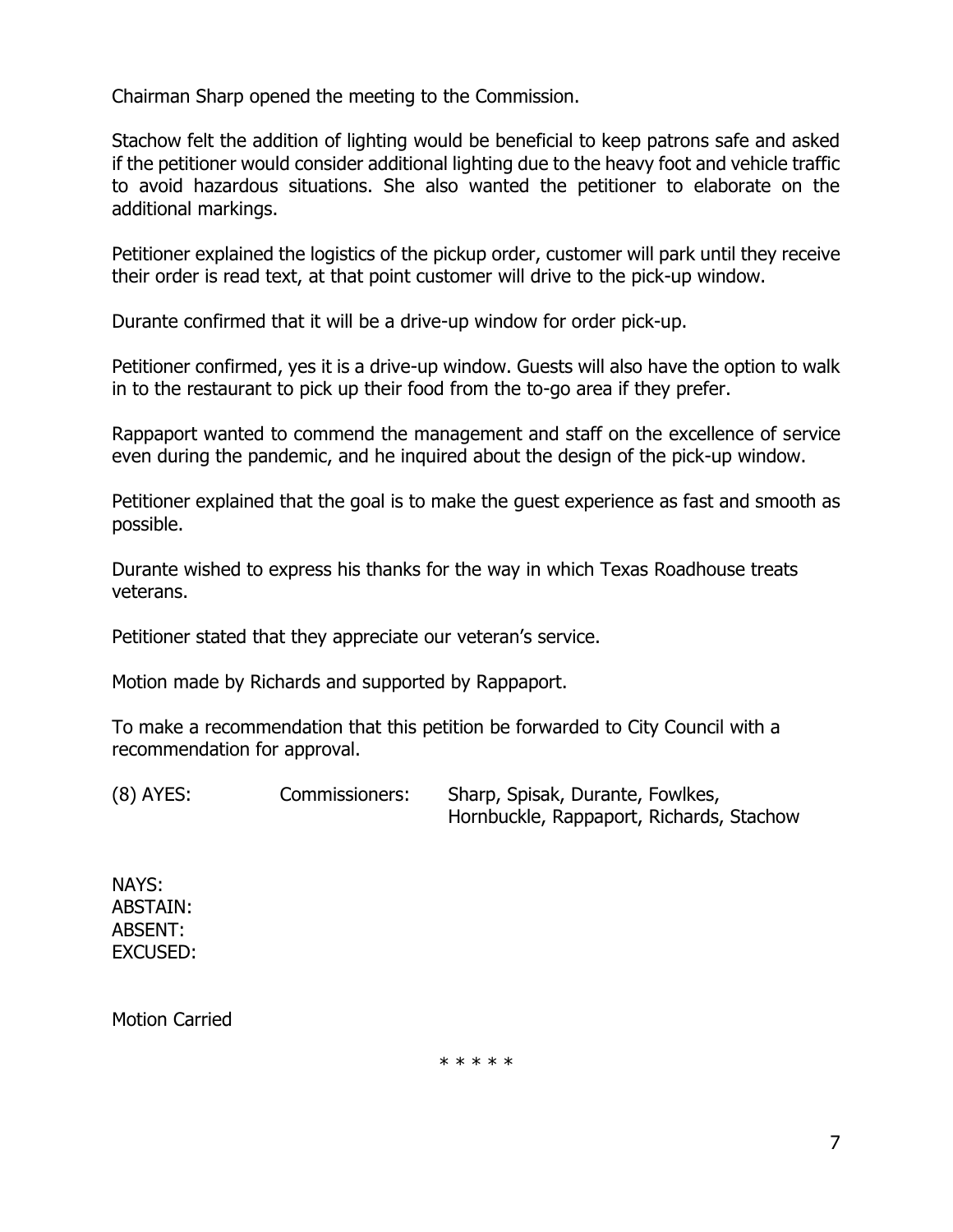# **Case #1352F, Special Land Use Approval for Proposed Hookah Smoking Lounge, 2753 S. Wayne, East Side of S. Wayne, North of Glenwood, Rickelle Brown & Waker Allen-Cannon\***

Mr. Ayoub summarized his staff report dated Wednesday May 4, 2022. The proposed hookah smoking lounge is located within the Washington Square, a retail plaza on the northeast corner of Glenwood and Wayne. The property is zoned CB-1, Low Intensity Commercial Business District. Washington Square includes a variety of office retail and commercial uses, with vacant units scattered throughout the site. The petitioner proposes to locate the hookah lounge in a vacant 2,220 square foot vacant space. There will be no live entertainment or food service on site.

Chairman Sharp asked if the petitioner is present.

Petitioners Rickelle Brown and Walker Allen-Cannon was present.

Chairman Sharp opened the meeting to the public.

Resident Paul Michalik had some concerns and, provided links to news stories addressing hookah lounges and increased crime. Paul also had concerns over trash, litter and loitering.

Resident Jayne Kneip had some concerns over trash, litter, loud music and the ventilation system.

Chairman Sharp addressed the ventilation, which the business will be required by State law to be in compliance with and to his knowledge the city has not received any complaints on any hookah lounge odors. He also addressed the trash concerns stating that we will bring that to the attention of the department of ordinance.

Chairman Sharp asked the petitioners if they will provide food carryout containers and trash disposal containment to keep any trash from going outdoors.

Petitioners answered yes.

Chairman Sharp opened the meeting to the Commission.

Durante inquired about the loud music concerns.

Petitioners stated that the music will not be loud, it will be more like lounge music, and they have tested it to be sure of the volume control.

Durante stated that he has frequented hookah lounges and the music is lounge like and not loud.